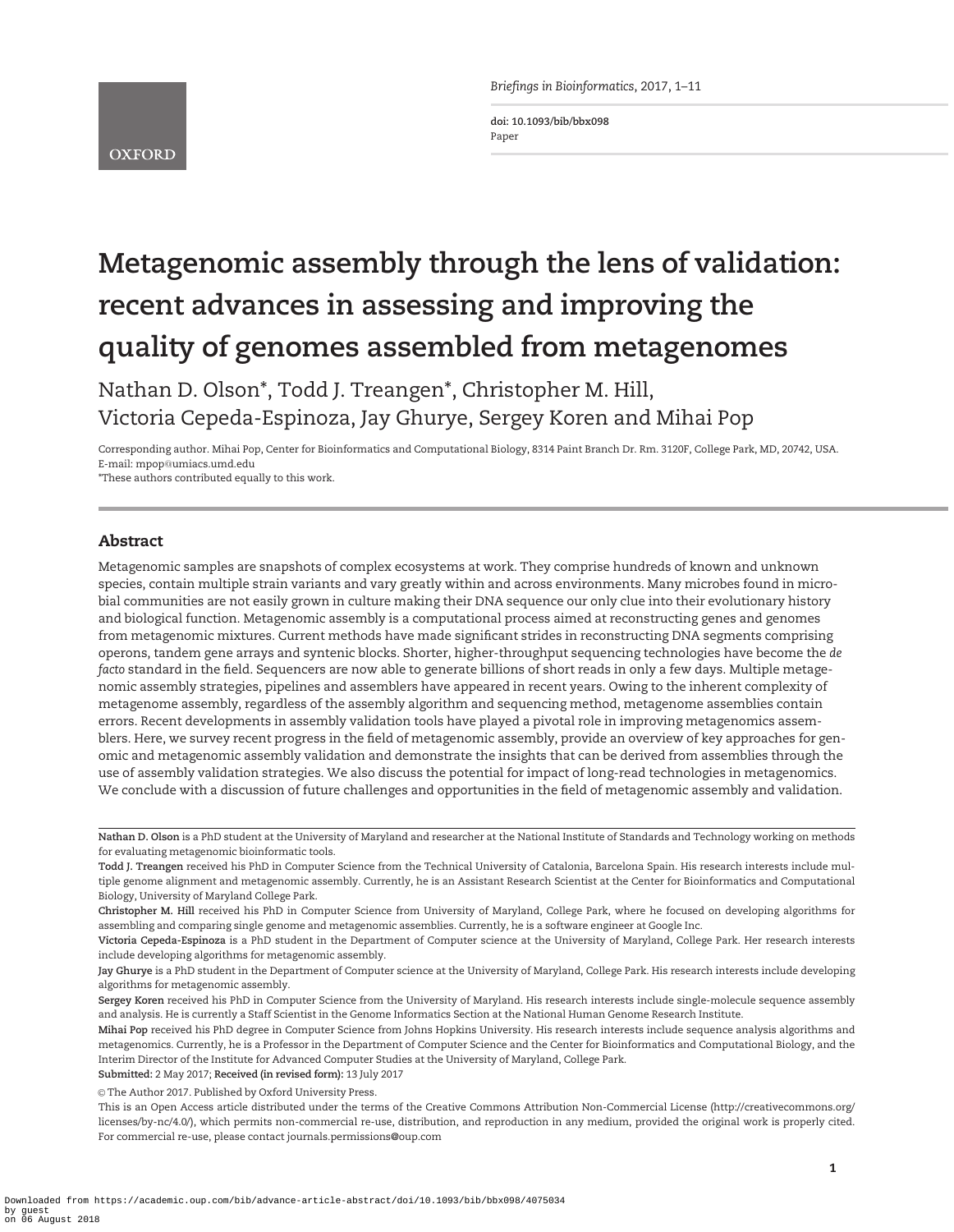Key words: metagenomics; microbiome; metagenomic assembly; assembly validation; variant discovery

## Introduction

Shotgun sequencing of microbial communities, metagenomics, has emerged as a key tool for investigating the composition, evolutionary history and function of communities comprising previously uncultured and unsequenced organisms. Assembling metagenomic sequencing data can provide a more complete picture of a microbial community compared with performing analyses directly on the reads [\[1–4](#page-8-0)]. However, assembly and metagenomic assembly are complex computational tasks. The complexity of the assembly problem stems from the DNA segments repeated within a same organism, or shared between distinct organisms. Intragenomic repeats have long been recognized as a challenge in assembly of isolate genomes [[5\]](#page-8-0), while metagenomic assembly is further complicated by the combination of intragenomic and intergenomic repeats. It has been shown that assembly complexity is directly tied to the ratio of the sequencing read length and the length of repeats [[6\]](#page-8-0). While intergenomic repeats are generally small (usually  $\sim <$ 10 000 bp in bacteria [[7,](#page-8-0) [8\]](#page-8-0)), intragenomic repeats can be nearly the entire chromosomes for closely related strains. To better explain this perhaps un-intuitive statement—just one gene (e.g., a virulence gene) may distinguish between two closely-related bacterial genomes in a community, thus close to the entire genome can be viewed as an intergenomic repeat.

Sequencing strategies for metagenomics are currently dominated by short, high-throughput sequencing technologies, such as the Illumina NextSeq and HiSeq. These technologies can produce billions of highly accurate 100–300 bp reads within a few days and are cost-effective for most large-scale microbiome research projects. Metagenome sequence assembly algorithms have been largely based on a de Bruijn graph (DBG) paradigm, which is effective for accurate [[9](#page-8-0)] and efficient assembly of large metagenomic data sets [\[10](#page-8-0)]. New advances in sequencing methods, such as single-molecule sequencing, synthetic long reads and Hi-C along with new assembly and scaffolding algorithms have the potential to significantly improve the contiguity and quality of metagenome assemblies, and are an emerging area of research interest. To date, however, the use of such technologies in metagenomic settings has been limited because of the complex sample processing requirements and cost.

Owing to the complexity of the metagenome assembly problem, regardless of the assembly algorithm used or sequencing method, metagenome assemblies are incomplete and contain errors. Methods for evaluating the quality and completeness of assemblies are critical for informing downstream analyses of the assembled data, and for allowing researchers to compare different tools that could be used for assembly.

Assembly validation methods fall into two broad categories: reference-based and de novo. Reference-based validation methods compare the assembly with a database containing previously assembled genes or genomes [\[11,](#page-8-0) [12](#page-8-0)]. They assess as errors any differences identified between the assembled data and the reference collection. In contrast, de novo methods rely on features of the assembled data itself, seeking to identify internal inconsistencies indicative of potential assembly errors. Reference-based methods are particularly effective in benchmarking experiments attempting to reconstruct communities with known composition; however, these methods have limited effectiveness in real data sets. For example, metagenomic segments originating from a genome for which no reference sequence is available cannot be verified through a referencebased approach. It is also difficult to determine whether differences between an assembled contig are errors or true differences between the reference sequence and its relative within the metagenomic mixture.

### Current methods for metagenome assembly

The (meta)genome assembly problem can be formulated as a graph traversal problem, finding a path through a complex graph satisfying the constraints imposed by the data provided to the assembler [\[13](#page-8-0)]. Metagenome assembly is accomplished de novo by reconstructing genomes directly from the read data [\[13\]](#page-8-0). Despite the development of dozens of implementations for de novo assembly, algorithmic challenges posed by repeats remain prohibitive (Figure 1).

The problem of reconstructing a mixture of genomes is further complicated by uneven and unknown representation of the different organisms within a metagenomic mixture. Owing to uneven sequencing coverage within a metagenome, coverage heuristics used for isolate genome assembly cannot be readily used to accurately disentangle repetitive sequence in metagenomes [[14](#page-8-0)]. This problem is further aggravated by the presence of intergenomic and intragenomic repeats (Figure 1). Effectively, one can view the task of the assembler to be not just to reconstruct one path through a graph, but a multitude of paths that come together and split apart at different places. This problem is not exclusive to metagenomic assembly—polyploid plant and animal genomes cause similar issues for isolate genome assembly. Prior work in polyploid genomes has provided methods for estimating ploidy based on sequencing depth, k-mer distribution and genotype heterogeneity [\[15\]](#page-8-0). Even so, despite initial attempts, algorithms developed for single-genome assembly have



horizontal gene transfer

Figure 1. The challenge of repeats in metagenomes. Three genomes are used to depict intragenomic (A) and intergenomic (B) repeats. The dark blue and light blue genomes represent two closely related strains and the green genome an unrelated strain. Within the genomes, the red, orange and tan blocks represent inparalogs. The yellow blocks represent a horizontal gene transfer event between the light blue and green genomes. In traditional assembly, any reads longer than the inparalog blocks (red; orange) would be sufficient to fully resolve the genome. In metagenomic assembly, reads longer than the full syntenic block (gray) would be necessary.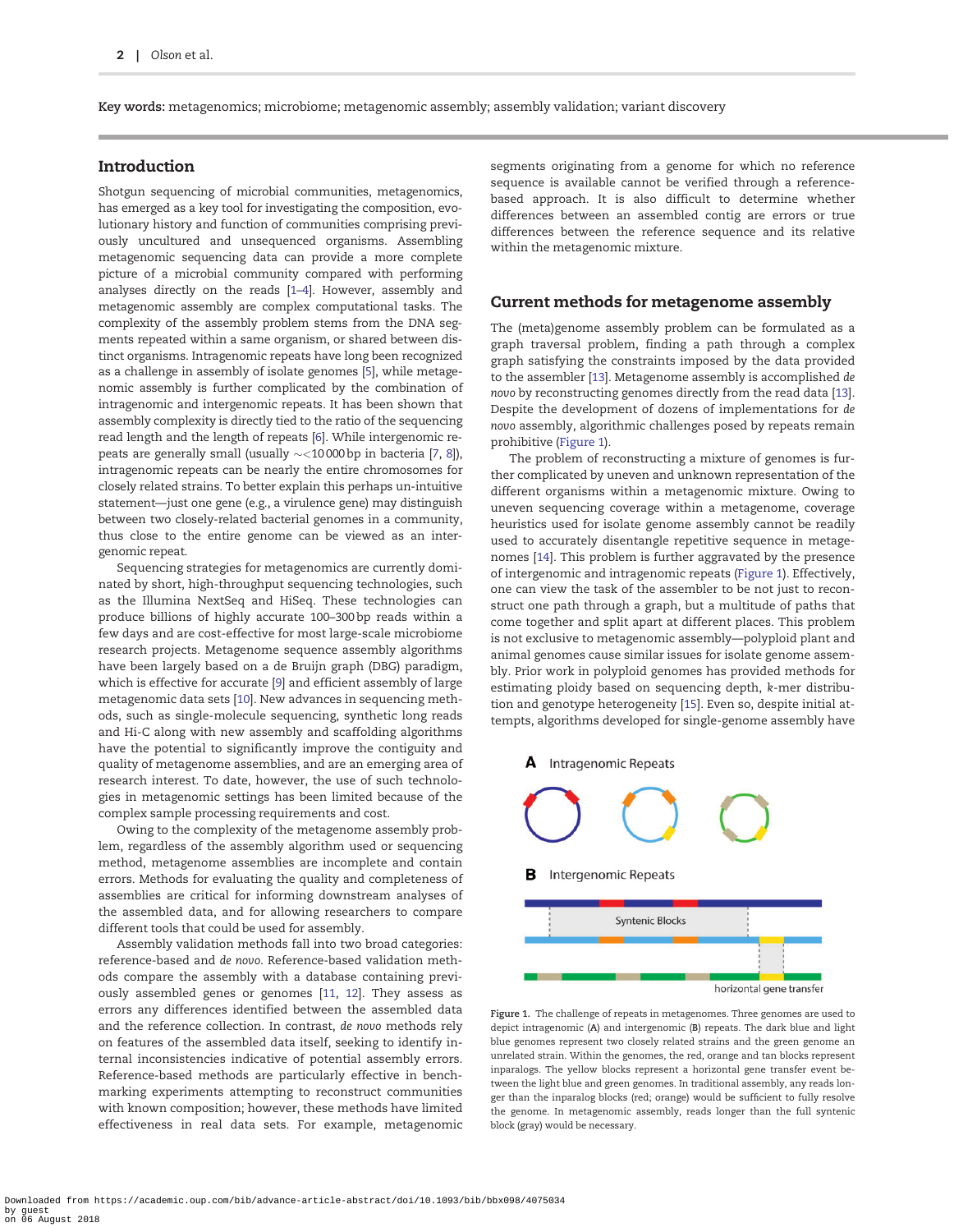not been successfully applied directly to metagenomics data. Instead, several approaches have been developed that explicitly consider the specific characteristics of metagenomic data. Below, we describe a few of these approaches. The main approaches described here generally try to 'hide' the complexity imposed by metagenomic data. We will later discuss in more detail approaches that specifically try to identify strain variants in the data. Before doing so, however, we provide a short overview of the DBG approach for assembly and the impact of the parameters of this approach on the assembly process.

Briefly, the reads are converted to a graph as follows. Each read is decomposed into overlapping segments of equal length k, usually termed k-mers. The k-mers become the nodes of the graph, and the edges connect nodes with  $k-1$  matching bases. It is also possible to define the DBG in a node-centric manner (edges indicate  $k-1$  matching bases between nodes; see [[16](#page-8-0)] for more details). In a metagenomic context, one looks for multiple paths through the graph that collectively 'explain' all the edges. While an exact algorithm exists that can solve the traversal problem efficiently, it can only find one out of the many possible traversals of the graph that are consistent with the set of reads, reconstructing a possibly incorrect sequence representing a rearrangement of the genome(s). The above formulation allows traversals, which are not necessarily consistent with the input sequences, and adding as a constraint the reads themselves leads to the 'Eulerian superpaths' [\[13\]](#page-8-0) formulation. In general, there are often multiple valid traversals of the DBG and identifying the correct one is the source of computational complexity in the assembler [\[6\]](#page-8-0). Most assemblers rely on heuristics to incorporate further information in the reconstruction process to bias the reconstruction toward the correct sequence. When ambiguities cannot be resolved, the assemblers break the traversal, leading to fragmented reconstructions of the original genome(s).

Several factors impact the performance of DBG assemblers: (i) sequencing errors, (ii) repeats, (iii) the presence of strain variants and (iv) the depth of sequencing coverage. The interplay between these factors drives the choice of optimal k-mer size for a specific application as well as the ultimate performance of an assembler. Sequencing errors create 'false' k-mers, thereby increasing the complexity of the graph and making it more difficult to identify an unambiguous reconstruction of a sequence. Every error impacts at most k different k-mers; thus, the impact of sequencing errors increases with the size of k. The de Bruijn formulation above assumes perfect data. In practice, sequencing errors introduce false k-mers in the graph, increasing the size of the graph and adding ambiguity in the reconstruction. As a result, assemblers often include a 'correction' step or assume precorrected data as input. Initial de Bruijn assemblers used spectral correction [\[13](#page-8-0)], which attempts to make a minimum number of changes in a sequence to make it consistent with 'correct' or 'solid' k-mers [\[17](#page-8-0), [18\]](#page-8-0). The correction strategies use a fixed k-mer count threshold to define 'correct' k-mers, strategy that is insufficient in metagenomic data sets with varying coverage levels. Recent approaches to correction have been proposed, which can correct data without assuming uniform coverage [[10](#page-8-0), [19](#page-8-0), [20](#page-8-0)].

Repeats create additional edges in the graph, increasing the number of possible traversals. This creates ambiguity in the reconstruction of the genome, as a larger possible space of solutions must be explored [\[6](#page-8-0)]. Without further information, an assembler can either choose one of the branches at random, possibly leading to assembly errors, or simply decide to break the assembly, leading to fragmented results. The longer the size of k, the fewer nodes in the graph are repetitive, and thus, the easier it is to reconstruct large segments of a genome. Strain variants create a similar challenge as sequencing errors, and in highly polymorphic samples, the assembly result will likely be fragmented [\[21\]](#page-8-0). Finally, the depth of coverage impacts the connectivity of the assembly graph. A path stretching from a read to the next until it covers an entire genome can only be found if adjacent reads share k-mers. At low depths of coverage, the adjacent reads are only expected to overlap by a small extent, and as a result, the assembly is only possible for small values of k.

To summarize the points made above, large values of k reduce the complexity of the graph and impact of repeats, but using such values requires longer sequences (longer than the k-mer size) and higher depth of coverage, and leads to an increased impact of sequencing errors (each error impacts k different k-mers). Assuming uniform error and random sequencing, it is possible to compute the expected surviving coverage for a given k-mer size and input coverage [[22\]](#page-8-0). These trade-offs represent a key component of the algorithmic choices made by assembly software and also guide the empirical choices made by users of assembly tools.

In the following section, we highlight three published algorithms developed specifically for metagenome assembly that perform well in a recent review [\[23\]](#page-8-0).

#### IDBA-UD

IDBA-UD [\[24](#page-8-0)] is part of the IDBA (Iterative De Bruijn Graph De Novo Assembler) [\[25\]](#page-8-0) suite of assemblers. IDBA assemblers use multiple k-mer sizes to address the trade-offs described above. It iterates through a range of k-mer values in a stepwise fashion to improve the DBG and resulting assembly. Sequencing errors are corrected at each iteration, reducing the impact of sequencing errors. In this way, the assembly graph becomes more and more resolved with increasing k-mer size in each iteration step, leading to a more contiguous assembly result.

## MEGAHIT

MEGAHIT [\[10](#page-8-0)] relies on the same multiple k-mer strategy as the [\[10\]](#page-8-0) IDBA assemblers [[25\]](#page-8-0). MEGAHIT is currently the most efficient de novo assembler largely because of its use of efficient data structures for storing the DBG. Memory requirements are reduced by using a new data structure, a succinct DBG [\[26\]](#page-8-0). Memory is also reduced by eliminating k-mers below a defined frequency threshold from the graph. This approach minimizes the negative impact of sequencing errors on the assembly. To retain k-mers from low-abundance organisms, distinguishing them from errors, MEGAHIT reconsiders discarded k-mers in low-coverage regions of the assembly graph.

#### metaSPAdes

MetaSPAdes [\[9\]](#page-8-0) is a metagenomic-specific version of the SPAdes assembler [\[27\]](#page-8-0). A main innovation in these assemblers is the use of paired-end information during the assembly process rather than afterward [[28\]](#page-8-0). This information is incorporated in the graph by using a pair of k-mers separated by an estimated distance. Similar to IDBA-UD and MEGAHIT, SPAdes uses an iterative multiple k-mer approach. However, SPAdes uses the complete read information together with the preassembled contigs at every step. Originally, SPAdes was designed to address two major issues of single-cell sequencing data [[27](#page-8-0)], the uneven read coverage and chimeric sequences, issues that are also germane to metagenomic assembly. In addition, metaSPAdes [[9\]](#page-8-0)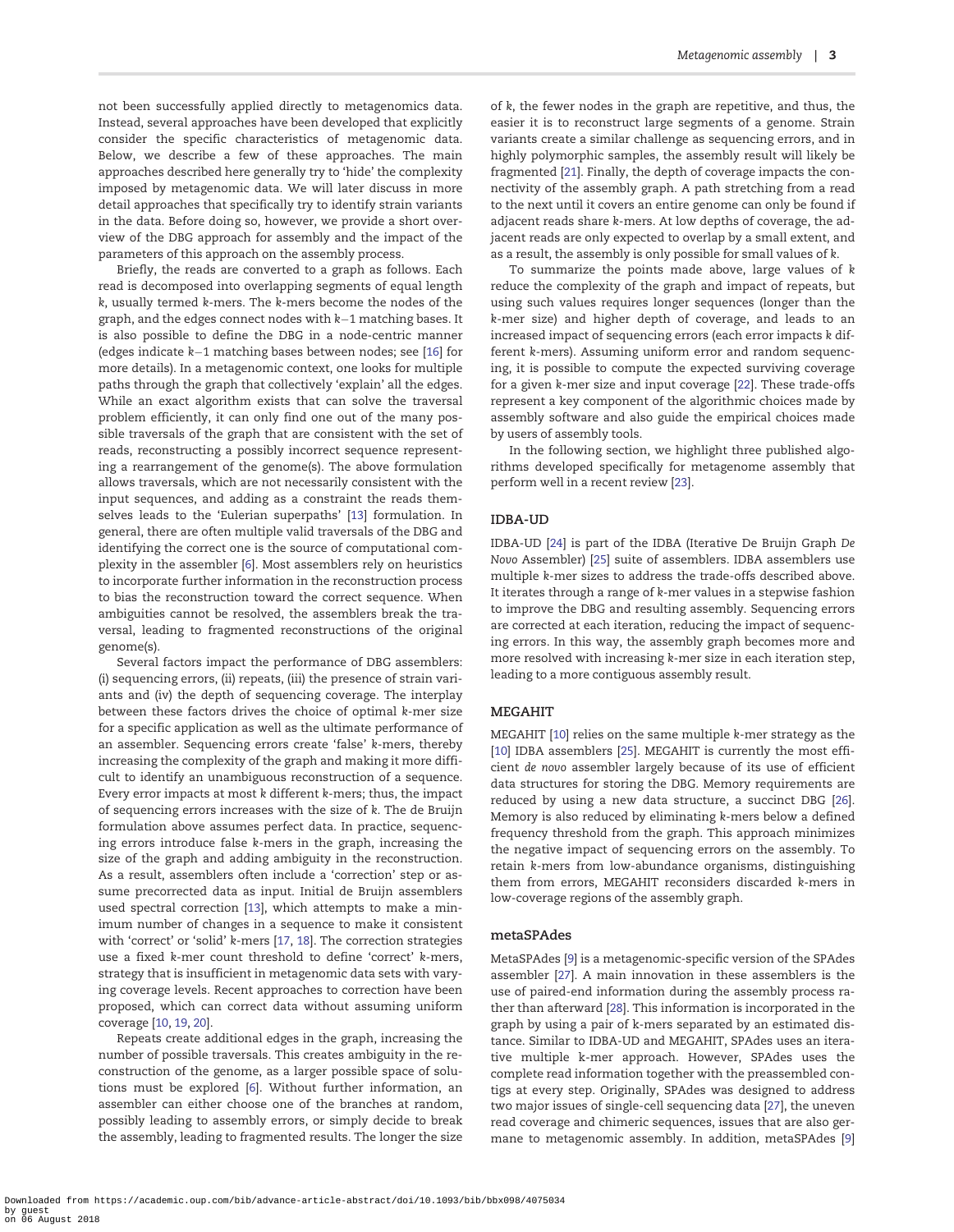was extended to handle strain variation. Micro-variations between highly similar 'strain-contigs' are combined to form high-quality consensus sequences, aiming at the best possible representation of each species instead of every strain variant.

# Metagenome scaffolding

To improve the continuity of fragmented assemblies, orthogonal information, which is not used in the assembly process, is used to orient and order contigs with respect to each other. The linkage information provides a measure of confidence about the proximity of any two contigs on the genome. Different kinds of linkage information such as optical maps [\[29\]](#page-8-0), mate pairs [30–33], fosmid clones [[34](#page-9-0)], fosmid clone dilution pool sequencing [\[35](#page-9-0)], linked read sequencing [[36](#page-9-0)], synthetic long reads [\[37\]](#page-9-0) and Hi-C [[38–40\]](#page-9-0) have been explored to improve genome assembly quality. Paired-end sequences have a known size distribution, which can give an estimate of the distance between two contigs. Hi-C makes use of the 3D structure of the chromosomes inside a cell nucleus, thereby inferring genome-scale contact information. Development of algorithms, which use one or more types of orthogonal linkage information to get high-quality assemblies, is an emerging area of interest. However, the applicability of these methods in metagenomics has been limited because of difficult and expensive sample processing protocols. Because of this, the information used for scaffolding metagenomes has been limited to paired-ends.

# Strain resolution and variant detection

Unlike isolate genome sequencing, the analysis of microbial communities provides valuable information about the strain structure of mixtures of closely related organisms, making it possible to study how the strain composition changes across time or in response to environmental changes [\[41–45](#page-9-0)]. This power has been recognized since the early days of the field [\[42\]](#page-9-0), and software packages have been developed to help scientists discover, characterize and quantify strain-level differences between microbes. A first package in the field, Strainer [\[46\]](#page-9-0), allowed researchers to manually inspect metagenomic assemblies to identify single-nucleotide variants. The Bambus 2 [[47\]](#page-9-0) scaffolding package was the first tool to provide the ability to automatically detect structural variants within metagenomic assemblies. This approach was later extended in Marygold [[48\]](#page-9-0) through the use of SPQR trees [[49\]](#page-9-0) to allow the efficient discovery of more types of structural variants. Most recently Anvi'o [\[50\]](#page-9-0) provides a data analytics and visualization environment for comparing strain variants across multiple data sets. Using available infant gut samples [\[43\]](#page-9-0), Anvi'o allowed the identification of systematic emergence of nucleotide variation in an abundant draft genome bin [\[50](#page-9-0)]. Note that the problem of strain resolution in metagenomic data bears strong similarities to the reconstruction of transcript splicing structure in RNA sequencing data [\[51\]](#page-9-0). Owing to the much shorter extent of eukaryotic transcripts, and the fact that transcript graphs can be assumed to lack cycles (which is not true in metagenomes), the approaches developed in this field cannot be effectively applied to metagenomic data.

# Future strategies and approaches

High-quality assembly of bacterial genomes has undergone a renaissance with the advent of single-molecule sequences [[52](#page-9-0), [53](#page-9-0)], such as the PacBio RSII/Sequel [\[54\]](#page-9-0) and Oxford Nanopore MinION [\[55\]](#page-9-0). An alternate technology is TruSeq Synthetic Long Reads (TSLRs, previously known as Moleculo), which relies on barcodes and pooling to reconstruct long sequences [\[37,](#page-9-0) [56](#page-9-0), [57\]](#page-9-0). While not yet used for resolving microbial genomes [\[58\]](#page-9-0) because of difficulty in assembling variable number tandem repeats, the TSLR sequences have high accuracy, allowing strain-level resolution in metagenomes [[59](#page-9-0)]. Single-molecule sequencing is continuing to mature, increasing in both throughput and quality. As the instruments have increased in throughput, they have been applied to assemble eukaryotic genomes [[60–67\]](#page-9-0) with improved assembly algorithms [[62](#page-9-0), [68–70](#page-9-0)].

In addition to long-read sequencing, novel scaffolding approaches have also had a significant impact on genome assembly. The combination of Hi-C scaffolding and long-read assembly has been particularly powerful in combination, generating chromosome-scale scaffolds [\[60](#page-9-0), [71\]](#page-9-0).

Recent studies have begun to highlight the application of long reads to metagenomics [\[72](#page-9-0)] across a broad range of applications such as: gut microbiome [\[73](#page-9-0)], coculture communities [\[74\]](#page-10-0) and the skin microbiome [[75](#page-10-0)]. However, long-read sequencing has not gained widespread adoption because of three main factors: cost, DNA quality requirements and complexity of DNA preparation. A prerequisite for the effectiveness of both synthetic long-read and single-molecule long-read sequencing is that the DNA fragments provided to the sequencing instrument are sufficiently long. Current DNA extraction procedures, in addition to lysing the cell, also shear the DNA, thereby limiting sequencing read length [[76](#page-10-0)]. This is especially true in the case of gram-positive organisms that are difficult to lyse. While protocols can be effectively optimized on a per-organism basis, this is not true for complex mixtures. Novel DNA extraction methods using agarose plugs, like those used for extracting DNA for optical mapping [[77,](#page-10-0) [78](#page-10-0)], or enzymatic lysis using cocktails of enzymes [\[79](#page-10-0)], may result in the extraction of longer DNA fragments. Long-range linking technologies, such as Hi-C, have an advantage over long-read sequencing, as these technologies do not require high molecular weight DNA to be generated after cross-linking and cell lysis.

# Current methods and strategies for metagenome assembly validation

The validation of genome assemblies has been an active area of interest since the development of the first genome assemblers in the late 1970s [[80\]](#page-10-0). Below, we describe several of the strategies and corresponding used in this context [\(Table 1\)](#page-4-0).

Some of the most intuitive metrics relate to assembly contiguity. Measures such as the number of contigs and average or maximum contig sizes, attempt to assess how far the assembly is from the ideal objective of one contig per chromosome. As most assemblies comprise many small contigs, usually because of sequencing errors or other artifacts, these metrics can be misleading. A more robust measure is the N50 size, defined as the minimum contig length in the set of contigs that comprise over half the assembly (a weighted median contig size). Other metrics refer to the information contained in contigs, such as the number of open reading frames (ORFs, a proxy for genes) or their density (ORFs/Mb). As genes are used to address biological questions, a greater number or density of ORFs result in more information available for testing biological hypotheses. Contig length statistics do not incorporate any correctness information and can be 'fooled' by accepting errors (a single long contig can be constructed by concatenating all the reads in an arbitrary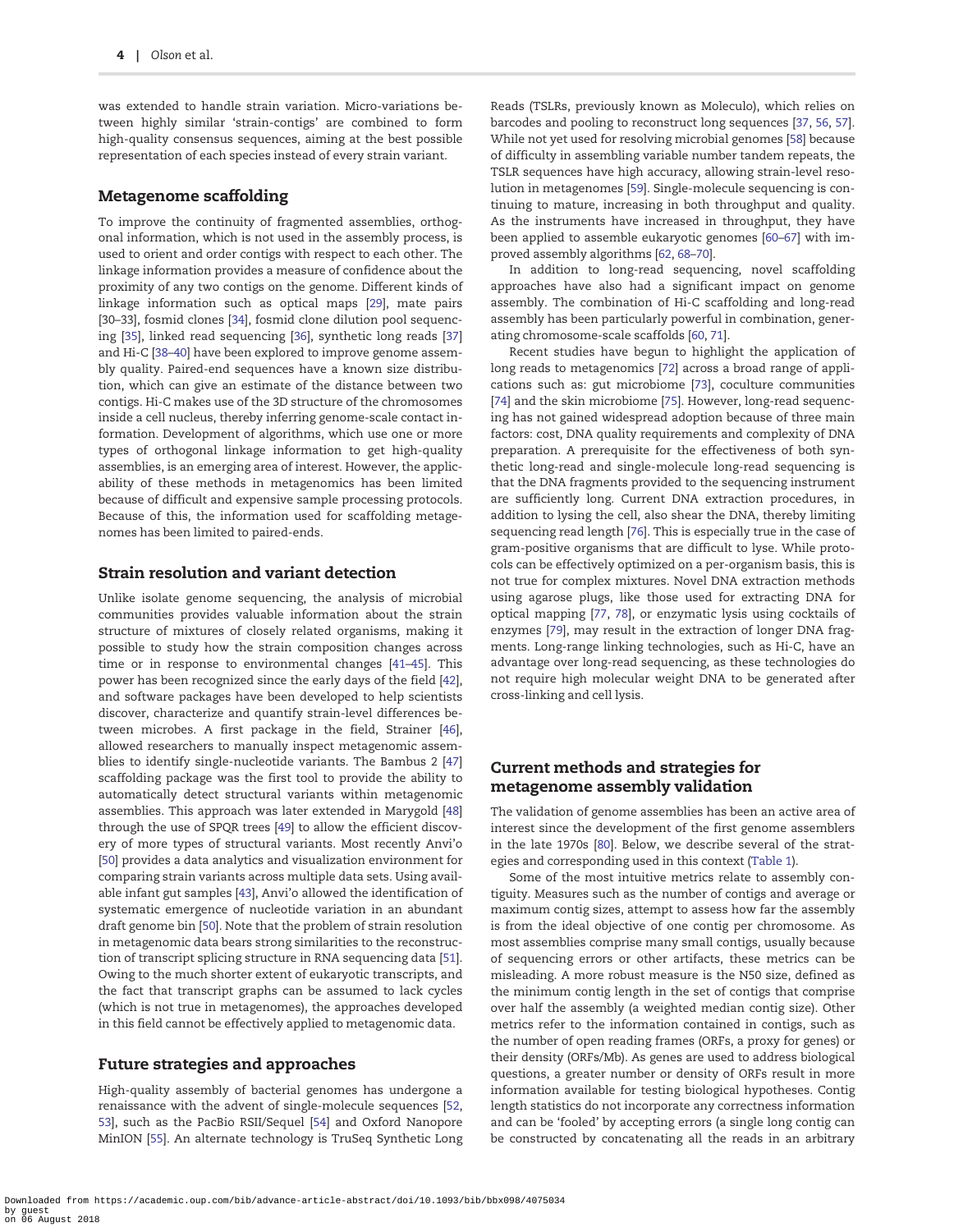#### <span id="page-4-0"></span>Table 1. Metrics to evaluate assembly quality

| Assembly metric              |                         | Description                                                                                                                                                            | Features            |                    |                    |                                  |
|------------------------------|-------------------------|------------------------------------------------------------------------------------------------------------------------------------------------------------------------|---------------------|--------------------|--------------------|----------------------------------|
|                              |                         |                                                                                                                                                                        | Reference-<br>based | Reference-<br>free | Measures<br>errors | Measures errors<br>$+$ variation |
| Contiguity-based<br>metrics  | Number of contigs       | Total number of assembled<br>contigs reported by each<br>assembler                                                                                                     |                     | $\sqrt{ }$         |                    |                                  |
|                              | Assembly size at 1 Mb   | Represents the size of the larg-<br>est contig C such that the<br>sum of all contigs larger than<br>C exceeds 1 Mb                                                     |                     | $\sqrt{ }$         |                    |                                  |
|                              | Contig number at 1 Mb   | Represents the number of con-<br>tigs required to exceed 1 Mb                                                                                                          |                     |                    |                    |                                  |
|                              | Complete genes          | Represents the median number<br>of complete genes per<br>sample                                                                                                        |                     |                    |                    |                                  |
|                              | Complete marker genes   | Indicates the median number<br>of fully reconstructed marker<br>genes per sample                                                                                       |                     |                    |                    |                                  |
| Reference-based<br>metrics   | Genome recovery (%)     | Median percentage of each<br>truth genome that is<br>recovered                                                                                                         |                     |                    |                    | $\sqrt{2}$                       |
|                              | Total aligned length    | Sum of the length of contigs<br>aligned to the truth genomes                                                                                                           | $\sqrt{}$           |                    |                    |                                  |
|                              | Total unaligned length  | Sum of the length of unaligned<br>contigs                                                                                                                              |                     |                    |                    |                                  |
|                              | <b>NGAx</b>             | The length of the contig that<br>covers at least half the refer-<br>ence genome. Contigs are<br>broken at mis-assembly<br>events and removing all un-<br>aligned bases |                     |                    |                    |                                  |
| Consistency-based<br>metrics | Depth of coverage       | Statistical comparison of global<br>versus local coverage, as sig-<br>nature of compressed/ex-<br>panded repeats, chimeric<br>contigs                                  |                     | $\sqrt{ }$         |                    |                                  |
|                              | Consensus               | Concordance of consensus to<br>read pileup                                                                                                                             |                     | $\sqrt{ }$         |                    |                                  |
|                              | Split-read mapping      | Single reads with partial<br>alignments                                                                                                                                |                     |                    |                    |                                  |
|                              | Insert size consistency | Concordance of insert size<br>(expanded/collapsed)                                                                                                                     |                     |                    |                    |                                  |

Note: Most commonly used metrics to evaluate metagenomics assembly quality, including contiguity-based, reference-based and consistency-based metrics. Assembly metric column contains commonly used metrics; description column briefly describes the metric; and features column indicates four characteristics of these metrics: reference-based (reference genome required), reference-free (reference genome not required), measures errors, measures errors + variation (biased by real differences in reference genome).

order). In contrast, ORF-based statistics capture error, as they would disrupt ORFs.

ORF/gene information can also be used to evaluate assembly completeness. Several genes (called marker genes) have been found in all known bacterial genomes and can thus be assumed to exist in a newly assembled sequence. An assembly where some of these genes are missing can be assumed incomplete. A recently developed software package, CheckM [[12](#page-8-0)], relies on marker genes that are specific to a genome-based lineage within a reference tree. CheckM also provides tools for identifying sets of contigs that can be combined to reconstruct individual organisms, based on marker set compatibility, similarity in genomic characteristics and proximity within a reference genome tree.

An alternative approach for validating assemblies assesses the fit of the assembly with a model of the sequencing process. Assembly likelihood estimators have been developed and used to evaluate single-genome assemblies [[81](#page-10-0), [82](#page-10-0)], as well as metagenome assemblies [\[83,](#page-10-0) [84](#page-10-0)]. While these metrics do not provide a global confidence value, they can be used to compare and rank different genome assemblies, allowing one to automatically optimize the assembly parameters by iteratively trying different options and selecting the parameter set that maximizes the likelihood [[83](#page-10-0)]. Such approaches are largely used as 'holistic' validation strategies, assessing the assembly as a whole rather than identifying specific errors. However, they can be adapted to also highlight regions of the assembly where errors may occur [[84](#page-10-0)].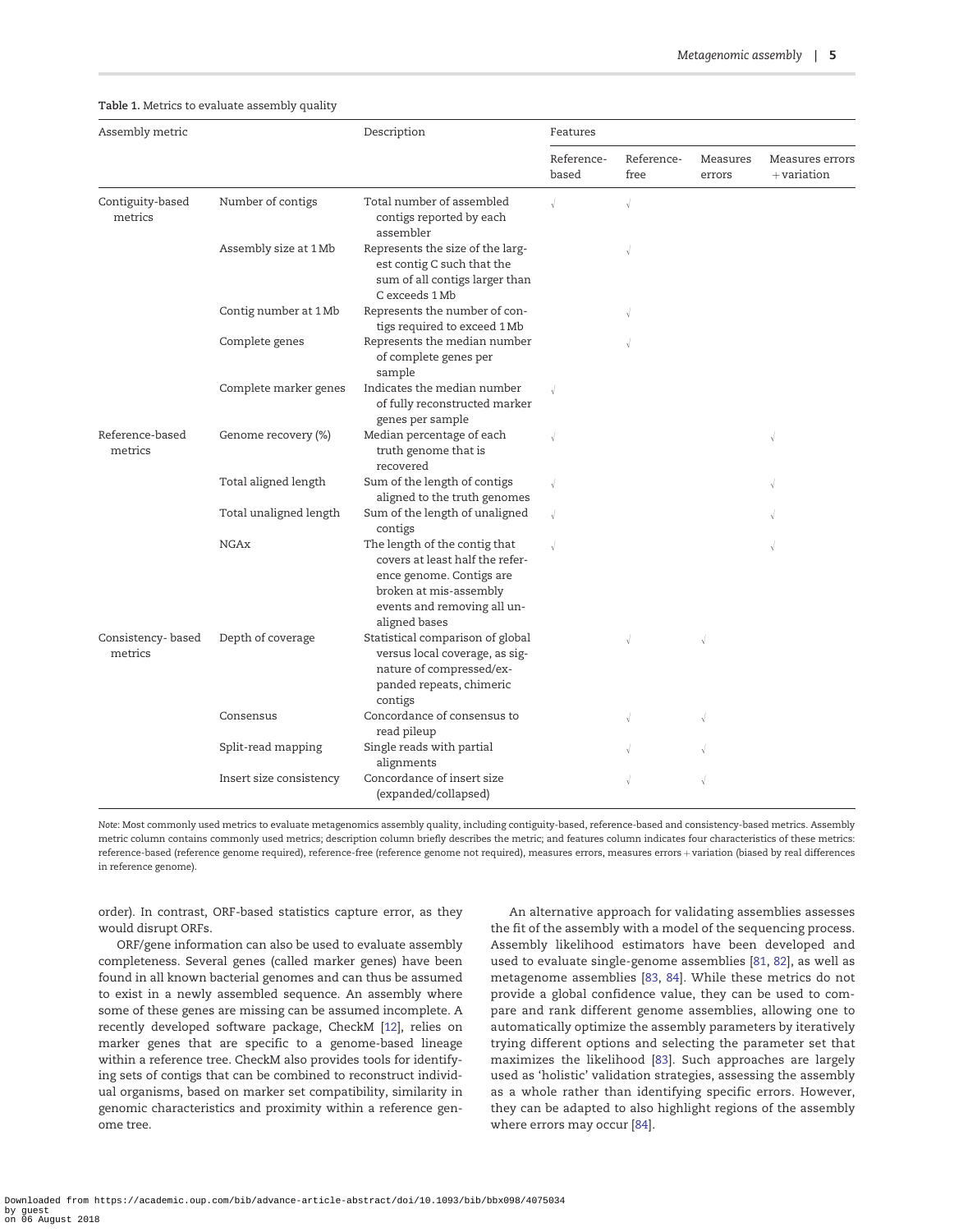<span id="page-5-0"></span>

Figure 2. Metagenome assembly error signatures. There are four primary types of assembly errors: repeat collapse, insertions, deletions and inversions. These assembly errors can be identified by mapping reads to the assembly and evaluating the coverage (solid curve), distance between read pairs (boxes labeled H) and split read mapping data (boxes labeled H). Increase in coverage indicates repeat collapse, whereas drops in coverage indicate break points for insertions, deletions and inversions. Shorter than expected distance between read pairs indicates potential repeat collapse or deletion, whereas increase in distance between read pairs indicates a potential insertion. Inconsistency in read pair direction can indicate an inversion. Finally, split-read mapping data, obtained by independently aligning the first and last third of a read can be used in a similar manner to read pair information to identify assembly errors [[85](#page-10-0)].

It is important to note that exactly computing the likelihood of an assembly given a model of the sequencing process can be expensive, simple heuristics are remarkably effective and, in fact, the likelihood metrics are tightly related to the number of reads and/or paired-ends that can be correctly aligned to the assembly. Essentially, the more information that is 'explained' by the assembly, the more likely it is that the assembly is correct.

#### Characterizing assembly errors

The approaches described so far only implicitly take errors into account. It is often important to determine exactly where errors were introduced in the assembly, either to correct these mistakes or to ensure that the errors do not influence the results of downstream analyses. Figure 2 highlights the four primary types of assembly errors: repeat collapse, insertions, deletions and inversions. These assembly errors can be identified by mapping reads to the assembly and evaluating the coverage, evaluating the distance between read pairs and split read mapping data. Increases in coverage indicate under-collapsed repeats, while drops in coverage or coverage gaps can indicate break points because of insertions, deletions and inversions. There are two primary approaches for detecting these assembly errors: (i) reference-based and (ii) consistency-based [\(Table 1\)](#page-4-0). In reference-based assembly error detection, assembly errors are identified by comparing the assembly to one or more reference genomes. In consistency-based methods, errors are identified by aligning the sequencing reads to the assembly and identifying regions, where the mappings are inconsistent with the assembly.

#### Reference-based

MetaQuast. MetaQUAST [\[11](#page-8-0)] is a reference-based method that identifies mis-assemblies and structural variants in an assembly relative to reference genomes. MetaQUAST is a modification of QUAST [[86](#page-10-0)], an isolate genome assembly validation tool that computes alignments of assembled contigs to a single reference



Figure 3. Overview of the VALET pipeline.

genome. For data sets with known reference genomes, metaQUAST uses the user-provided reference sequences to evaluate the assembly. For the data sets where genomes in the sample are not known, metaQUAST identifies appropriate reference sequences using a 16S ribosomal RNA database. Additionally, metaQUAST applies a structural variant finding algorithm to distinguish between structural variants and true assembly errors.

#### Consistency-based

Within isolate genomes, errors introduce inconsistencies in the placement of reads within the assembly, leading to several signatures that can be detected computationally (Figure 2). In isolate genomes, several assumptions are usually made. First, the ideal sequencing process can broadly be assumed to be uniform [\[87\]](#page-10-0), i.e. the DNA fragments are equally likely to start at any position in the genome. Strong deviations from the assumption of uniformity frequently correspond to assembly mistakes. Second, the reads agree with the assembled sequence except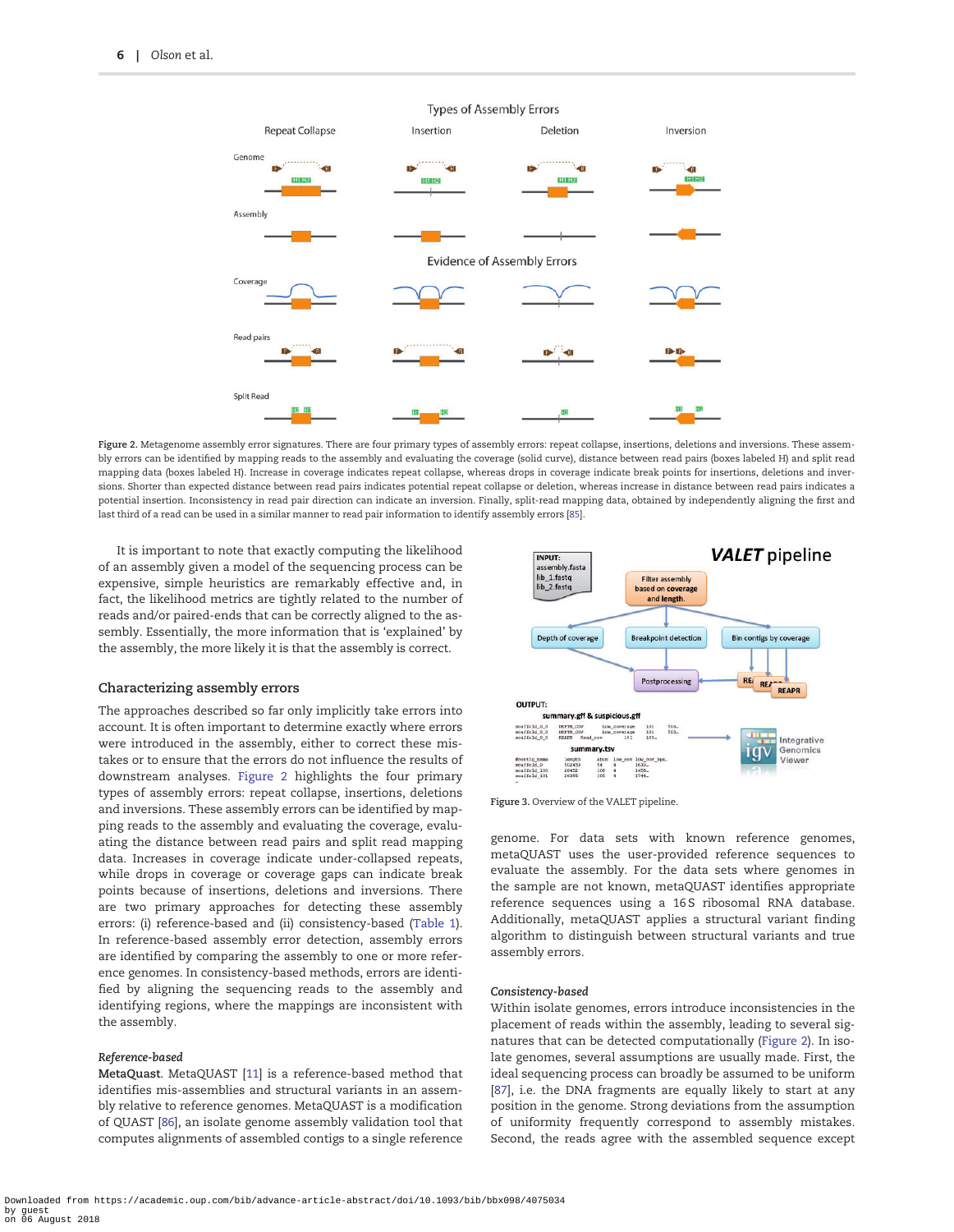for potential random sequencing errors. Third, in the case of paired-end data, the distance between the paired reads is consistent with the fragment sizes generated during the sequencing process. Amosvalidate [\[88](#page-10-0)] is a de novo pipeline for detecting mis-assemblies that checks all these constraints and reports regions in the assembly characterized by a sufficient deviation from the assumptions outlined above. FRC<sup>bam</sup> is an approach based on amosvalidate that introduced the concept of feature-response curves (FRCs), which track assembly error across assembled base pairs [\[89,](#page-10-0) [90](#page-10-0)]. REAPR [\[91](#page-10-0)] focuses on paired-end constraints, and identifies regions where the distance between the paired-ends is consistently stretched or shrunk, or where the depth of coverage is unusual. Pilon [[85\]](#page-10-0) relies on both paired-end information (similar to REAPR) and also on single-base changes and fragmented alignments (called soft-clipping) to identify and correct assembly errors.

None of the consistency-based tools described above are effective in a metagenomic setting, in no small part, as the underlying assumptions are incorrect in this context. Strain variants within the community can be mistaken for errors, and the difference in abundance between the organisms in a mixture makes it difficult to assess what deviations from expectation are 'unusual'.

VALET [\[92\]](#page-10-0) ([Figure 3](#page-5-0), [http://github.com/marbl/VALET\)](http://github.com/marbl/VALET) is a de novo pipeline for detecting all types of mis-assemblies in metagenomic data sets ([Figure 2](#page-5-0)). VALET primarily adapts the approaches developed in the context of isolate genomes that we described above. To avoid false positives and false negatives because of uneven depth of coverage, VALET bins contig by coverage before applying these methods.

Possible break points in the assembly are found by examining regions, where a large number of parts of the reads are unable to align. To identify break points, VALET uses the first and last third of each unaligned read, called sister reads. The sister reads are aligned independently to the reference genome, and then regions where the sister reads align to nonadjacent segments of the genome are flagged as mis-assemblies.

In practice, most mis-assembly signatures have high falsepositive rates. This false-positive rate can be reduced by focusing on just the regions where multiple signatures agree. Any window of the assembly (2000 bp in length by default) that contains multiple mis-assembly signatures is marked as suspicious by VALET. The flagged and suspicious regions are stored in a BED file, which allows users to visualize the mis-assemblies using genomic viewers, such as IGV [[93](#page-10-0)]. Excluding from the analysis regions of the assembly where just one type of inconsistency is detected may lead to false negatives. It is important for the user to be aware of this trade-off and use the set of signatures that is most appropriate for their application. VALET provides several visual representations of assembly quality including an FRC plot, which highlights the trade-off between contiguity and accuracy.

## Exemplar validation of metagenomic data sets

## Reference-based and de novo evaluation of an HMP data set

To evaluate state-of-the-art metagenomic de novo assembly software (IDBA-UD; MEGAHIT; metaSPAdes) on a real data set, we compared the accumulated errors versus cumulative assembly length for multiple assemblies on a Human Microbiome Project (HMP) stool sample (SRS016203) [\(Figure 4A–C](#page-7-0)), using FRCs [\[90](#page-10-0)]. The results show that different validation metrics provide a different picture of the relative accuracy of the different approaches. In the reference-based MetaQUAST results, MEGAHIT outperforms metaSPAdes and IDBA with metaSPAdes containing the most error (mostly within the shortest contigs). The de novo validation based on coverage only [\(Figure 4B\)](#page-7-0) favors metaSPAdes, while the validation based on break point events favors MEGAHIT. MEGAHIT has fewer structural errors compared with metaSPAdes, especially in the largest contigs, while metaSPAdes has fewer under-collapsed/over-collapsed repeats when compared with MEGAHIT. Taken together, these validation results highlight the need for 'use-case' specific metagenomic assembly pipelines. Depending on the application, different types of errors have varying impacts on the final results. For example, coverage errors make it difficult to estimate relative abundances, thereby possibly confounding statistical associations based on the assembled data. On the other hand, errors with respect to a reference database are most relevant when metagenomic assembly is applied to clinical data sets, setting where most pathogens can be assumed to exist in reference collections.

#### Reference-based evaluation of long-read assemblies

We next evaluated the promise of long-read assembly using an available HMP synthetic data set sequenced with both PacBio [\[94\]](#page-10-0) and TSLR [\[59\]](#page-9-0) assembled with Canu [\[68](#page-9-0)]. We compared the results with assemblies of the same data set using short-read data. The full PacBio-only data set (median coverage 192-fold) generates the most complete representation of the data set, reconstructing 67/83 Mb of the data set with several genomes and plasmids in complete circular contigs [\(Figure 5\)](#page-7-0). This assembly also has a low rate of mis-assembly per megabase (0.23/100 kb) and the lowest mismatch rate (1.87/100 kb). It also has a low insertion and deletion (indel) rate (3.83/100 kb), second only to TSLR sequencing. As with clonal bacterial assemblies, despite the high raw error rate of individual sequences, the consensus assembly has high accuracy exceeding that of short-read data sets because of the signal-based polishing of the consensus sequence [[96](#page-10-0)]. A one-tenth subset PacBio-only assembly (median coverage 19.5-fold) is still able to reconstruct 62/83 Mb of the data set with high continuity and low error (0.24 errors/100 kb; 7.54 mismatches/100 kb; 129.77 indels/100 kb). Here, the coverage is insufficient for accurate polishing [[97](#page-10-0)], leading to the highest indel error rate, the predominant error mode of the PacBio sequencer. This result could likely be improved by Illumina-based correction [[85\]](#page-10-0). The remaining assemblies did not recover >28/83 Mb of the data set. However, the TSLR assembly had a low error rate across all metrics (0.19 errors/ 100 kb; 4.95 mismatches/100 kb; 1.65 indels/100 kb).

## Conclusion

Here, we have highlighted recent developments in metagenomic assembly, both from a computational and technological perspective. Future technological advances are likely to have a significant impact on metagenomics. Our analysis on the mock HMP community highlights the power of singlemolecule sequencing to resolve complex repeats and simplify assembly, albeit on a simple data set. Today, the use of longread technologies in metagenomics applications is limited, as is the use of technologies generating long-range linking information. Some of these technologies, coupled with advances in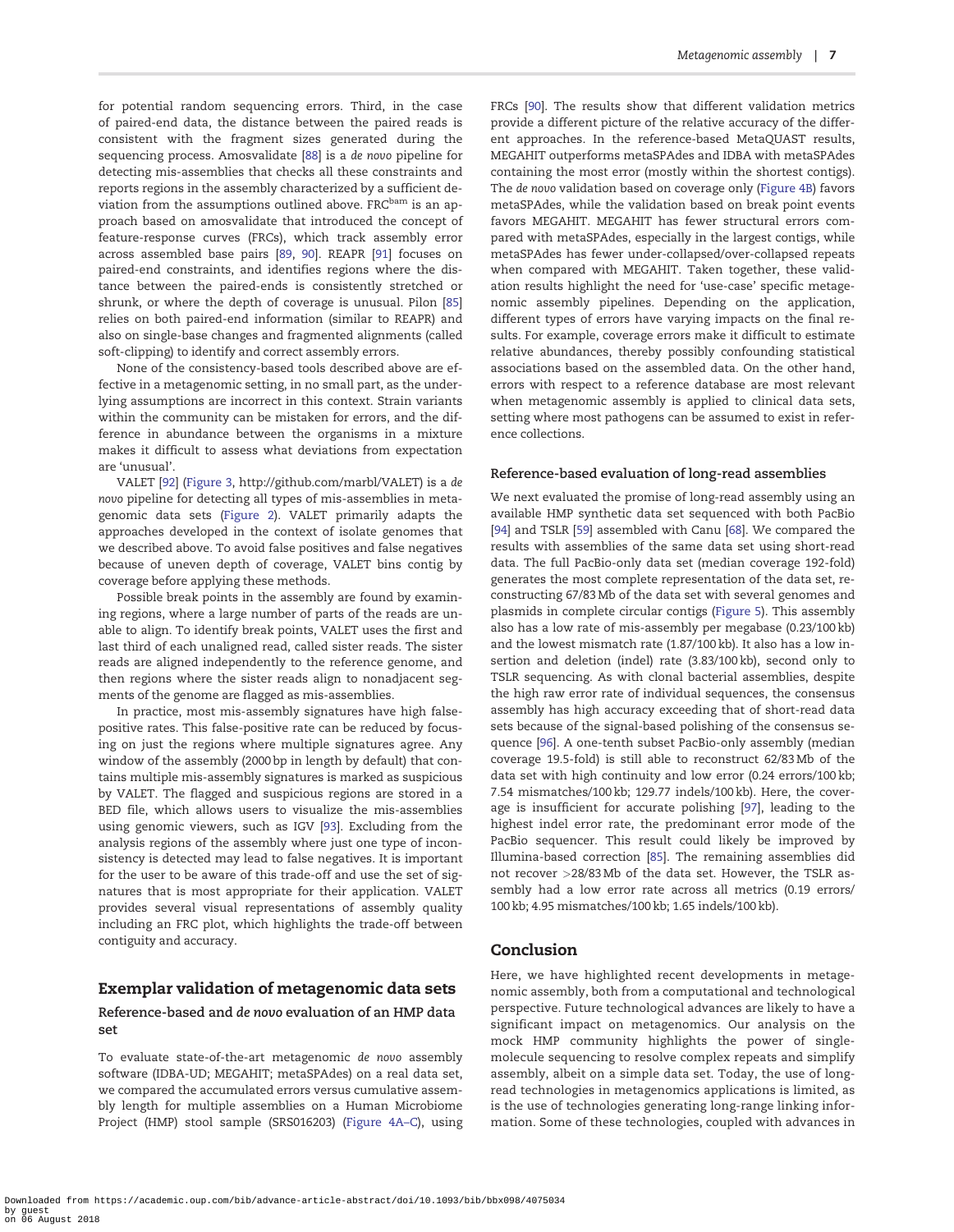<span id="page-7-0"></span>

Figure 4. Reference-based and consistency-based evaluations of an HMP sample. FRC plots produced by MetaQUAST and VALET comparing assemblies of a stool sample (SRS016203) from the HMP (using IDBA-UD [[24\]](#page-8-0), metaSPAdes [\[9\]](#page-8-0) and MEGAHIT [\[10\]](#page-8-0)). (A) Reference-based (MetaQUAST) validation (all mis-assemblies flagged), (B) consistency-based (VALET) coverage anomalies and (C) consistency-based (VALET) break point errors. The y-axis represents the cumulative assembly size, considering contigs from largest to smallest. The x-axis represents the cumulative number of errors within the contigs comprising the corresponding y-axis value. Curves toward the top and left of the plot represent better assemblies—fewer errors for the same cumulative assembly size. Depending on metric, different assemblers perform best—MEGAHIT has highest consistency with reference genomes and fewest break points, while MetaSpades has fewer coverage anomalies.



Figure 5. A bandage [\[95\]](#page-10-0) visualization of the canu graphical assembly output. The unitigs in the assembly were aligned to the reference and assigned to their best match. Unitigs were colored by hand to match their species assignment. There are several large circular structures, which correspond to complete chromosomes. The smaller circles correspond to complete plasmids.

sample processing, will likely become sufficiently accurate and cost-effective, allowing for a much more accurate reconstruction of the genomic composition of microbial communities. Combinations of short-read (for coverage) and long-read (for continuity) are also possible, and several hybrid assemblers have been developed [\[98–102](#page-10-0)]. New technologies will also provide new capabilities, such as the ability of the Oxford Nanopore technology to 'filter' the reads within the sequencing instrument [\[103](#page-10-0)]. While only demonstrated with short targets, it has the potential to transform the way in which sequencing is used on diagnostic/detection applications, allowing researchers to bias the random sequencing process toward the DNA fragments of interest. New algorithms and software tools will continue to be developed to leverage such technological advances.

Effective assembly validation approaches are a critical need for the further progress of the field. Such tools will help researchers evaluate new software tools and sequencing strategies, and will highlight opportunities for further algorithmic development. Both reference-based and de novo validation strategies are important and need to continue to be developed. Reference-based methods provide a valuable lower bound on the performance of tools, while de novo methods allow the validation of assembly results and tuning of parameters even in settings where reference genomes are unavailable.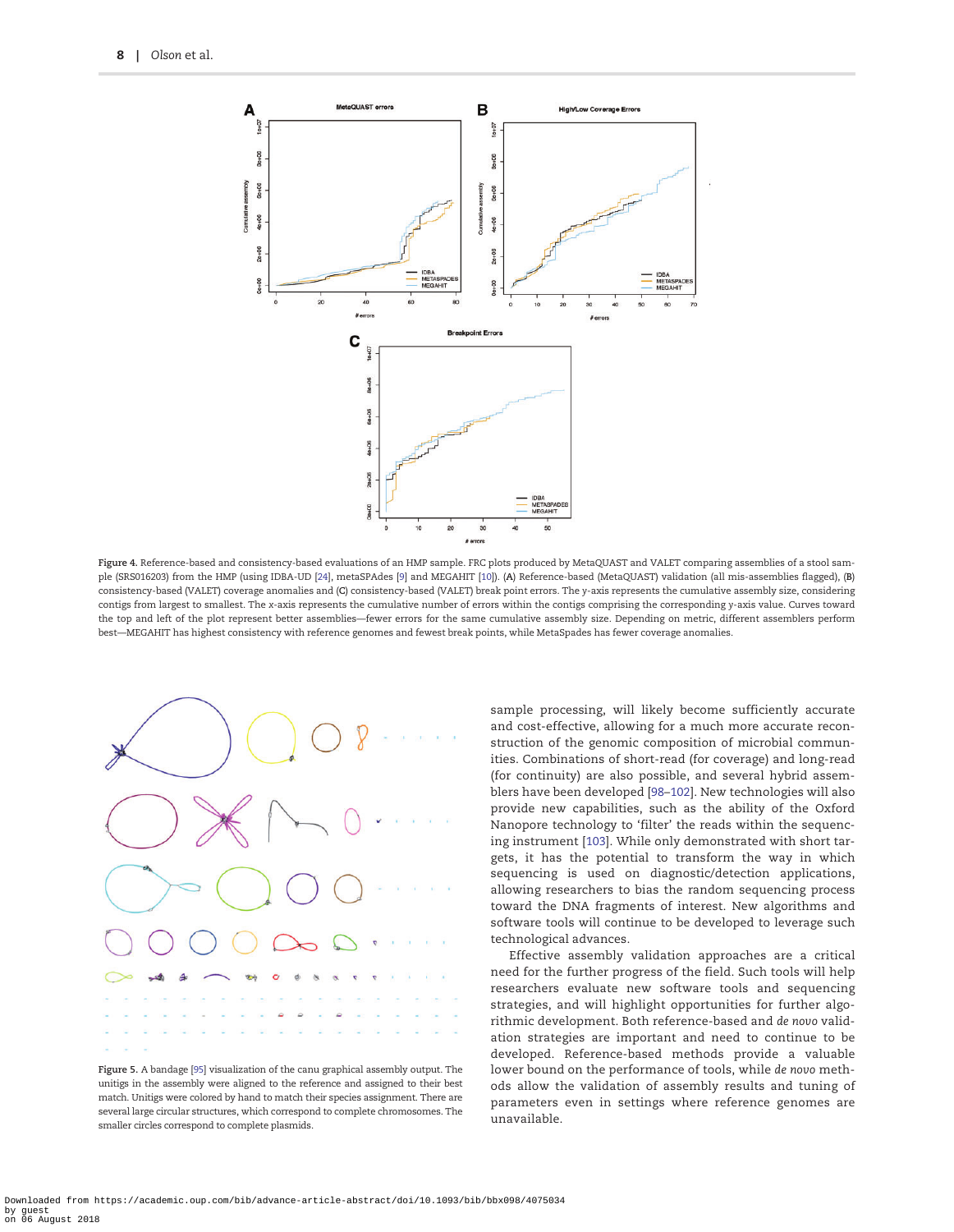#### <span id="page-8-0"></span>Key Points

- Despite recent advances in metagenomic assembly, assembled contigs are imperfect, and validation is key for moving forward.
- There are numerous metagenomic assembly metrics; understanding how to interpret each individual metric is key to evaluation of the accuracy of assembly of gene and genomes from metagenomes.
- VALET represents a de novo pipeline for detecting misassemblies in metagenomic data sets.
- Long-read technologies, such as PacBio RSII/Sequel, Oxford Nanopore, etc., are highly effective in the context of isolate genomes, but technical hurdles remain before they can be used routinely in metagenomic applications.

# Acknowledgements

Opinions expressed in this article are of the authors' and do not necessarily reflect the policies and views of NIST or affiliated venues. Official contribution of NIST; not subject to copyrights in United States.

# Funding

The NIH (grant numbers R01-HG-004885 and R01-AI-100947 to M.P.), and the NSF (grant numbers IIS-1117247 and IIS-0812111 to M.P.). The Intramural Research Program of the National Human Genome Research Institute, National Institutes of Health (to S.K.).

## References

- 1. Podell S, Ugalde JA, Narasingarao P, et al. Assembly-driven community genomics of a hypersaline microbial ecosystem. PLoS One 2013;8:e61692.
- 2. Narasingarao P, Podell S, Ugalde JA, et al. De novo metagenomic assembly reveals abundant novel major lineage of Archaea in hypersaline microbial communities. ISME J 2012;6:81–93.
- 3. Ji P, Zhang Y, Wang J, et al. MetaSort untangles metagenome assembly by reducing microbial community complexity. Nat Commun 2017;8:14306.
- 4. Sangwan N, Xia F, Gilbert JA. Recovering complete and draft population genomes from metagenome datasets. Microbiome 2016;4:8.
- 5. Kingsford C, Schatz MC, Pop M. Assembly complexity of prokaryotic genomes using short reads. BMC Bioinformatics 2010; 11:21.
- 6. Nagarajan N, Pop M. Parametric complexity of sequence assembly: theory and applications to next generation sequencing. J Comput Biol 2009;16:897–908.
- 7. Treangen TJ, Abraham AL, Touchon M, et al. Genesis, effects and fates of repeats in prokaryotic genomes. FEMS Microbiol Rev 2009;33:539–71.
- 8. Koren S, Harhay GP, Smith TP, et al. Reducing assembly complexity of microbial genomes with single-molecule sequencing. Genome Biol 2013;14:R101.
- 9. Nurk S, Meleshko D, Korobeynikov A, et al. metaSPAdes: a new versatile metagenomic assembler. Genome Res 2017;27:824–34.
- 10. Li D, Liu CM, Luo R, et al. MEGAHIT: an ultra-fast singlenode solution for large and complex metagenomics assembly via succinct de Bruijn graph. Bioinformatics 2015;31: 1674–6.
- 11. Mikheenko A, Saveliev V, Gurevich A. MetaQUAST: evaluation of metagenome assemblies. Bioinformatics 2016;32: 1088–90.
- 12. Parks DH, Imelfort M, Skennerton CT, et al. CheckM: assessing the quality of microbial genomes recovered from isolates, single cells, and metagenomes. Genome Res 2015;25: 1043–55.
- 13. Pevzner PA, Tang H, Waterman MS. An Eulerian path approach to DNA fragment assembly. Proc Natl Acad Sci USA 2001;98:9748–53.
- 14. Namiki T, Hachiya T, Tanaka H, et al. MetaVelvet: an extension of velvet assembler to de novo metagenome assembly from short sequence reads. Nucleic Acids Res 2012;40:e155.
- 15. Sohn J, Nam JW. The present and future of de novo wholegenome assembly. Brief Bioinform 2016. doi: 10.1093/bib/bbw096.
- 16. Tomescu AI, Medvedev P. Safe and complete contig assembly through omnitigs. J Comput Biol 2017;24:590–602.
- 17. Nagarajan N, Pop M. Sequence assembly demystified. Nat Rev Genet 2013;14:157–67.
- 18. Miller JR, Koren S, Sutton G. Assembly algorithms for nextgeneration sequencing data. Genomics 2010;95:315–27.
- 19. Medvedev P, Scott E, Kakaradov B, et al. Error correction of high-throughput sequencing datasets with non-uniform coverage. Bioinformatics 2011;27:i137–41.
- 20. Song L, Florea L, Langmead B. Lighter: fast and memoryefficient sequencing error correction without counting. Genome Biol 2014;15:509.
- 21. Morowitz MJ, Denef VJ, Costello EK, et al. Strain-resolved community genomic analysis of gut microbial colonization in a premature infant. Proc Natl Acad Sci USA 2011;108:1128–33.
- 22. Salmela L, Walve R, Rivals E, et al. Accurate self-correction of errors in long reads using de Bruijn graphs. Bioinformatics 2017;33:799–806.
- 23. Greenwald WW, Klitgord N, Seguritan V, et al. Utilization of defined microbial communities enables effective evaluation of meta-genomic assemblies. BMC Genomics 2017;18:296.
- 24. Peng Y, Leung HCM, Yiu SM, et al. IDBA-UD: a de novo assembler for single-cell and metagenomic sequencing data with highly uneven depth. Bioinformatics 2012;28:1420–8.
- 25. Peng Y, Leung HCM, Yiu SM, et al. IDBA—a practical iterative de Bruijn graph de novo assembler. In: Proceedings of the 14th Annual International Conference on Research in Computational Molecular Biology (RECOMB 2010). 2010, 426–40. ACM Press.
- 26. Bowe A, Onodera T, Sadakane K, et al. Succinct de Bruijn graphs. In: Proceedings of the 12th international conference on Algorithms in Bioinformatics (WABI 2012). 2012, 225–35. Springer.
- 27. Bankevich A, Nurk S, Antipov D, et al. SPAdes: a new genome assembly algorithm and its applications to single-cell sequencing. J Comput Biol 2012;19:455–77.
- 28. Prjibelski AD, Vasilinetc I, Bankevich A, et al. ExSPAnder: a universal repeat resolver for DNA fragment assembly. Bioinformatics 2014;30:i293–301.
- 29. Cai W, Aburatani H, Stanton VP, et al. Ordered restriction endonuclease maps of yeast artificial chromosomes created by optical mapping on surfaces. Proc Natl Acad Sci USA 1995; 92:5164–8.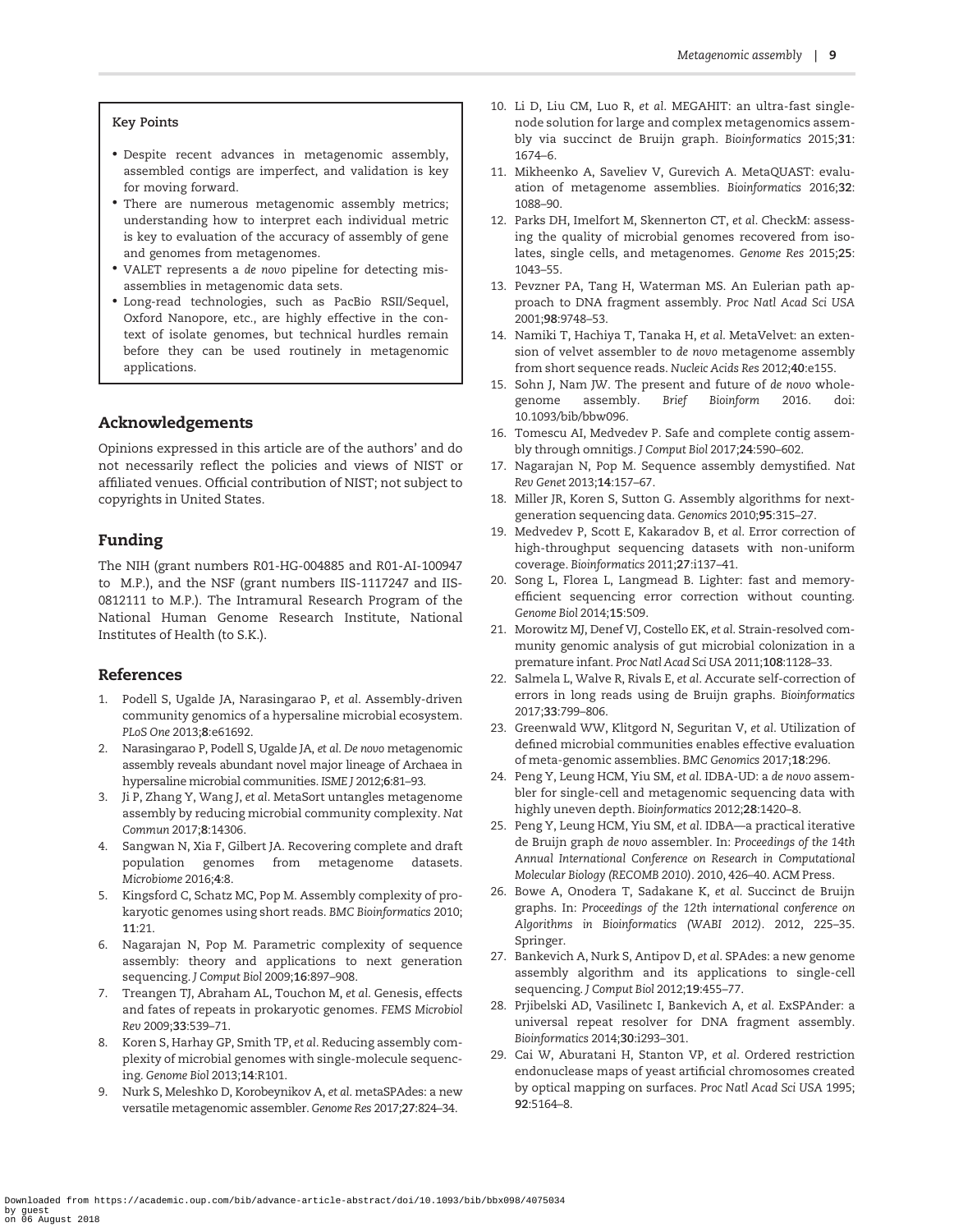- <span id="page-9-0"></span>30. Gao S, Sung WK, Nagarajan N. Opera: reconstructing optimal genomic scaffolds with high-throughput paired-end sequences. J Comput Biol 2011;18:1681–91.
- 31. Gao S, Bertrand D, Chia BK, et al. OPERA-LG: efficient and exact scaffolding of large, repeat-rich eukaryotic genomes with performance guarantees. Genome Biol 2016;17:102.
- 32. Salmela L, Mäkinen V, Välimäki N, et al. Fast scaffolding with small independent mixed integer programs. Bioinformatics 2011;27:3259–65.
- 33. Pop M, Kosack DS, Salzberg SL. Hierarchical scaffolding with Bambus. Genome Res 2004;14:149–59.
- 34. Gnerre S, Maccallum I, Przybylski D, et al. High-quality draft assemblies of mammalian genomes from massively parallel sequence data. Proc Natl Acad Sci USA 2011;108:1513–18.
- 35. Mouse Genome Sequencing Consortium; Waterston RH, Lindblad-Toh K, et al. Initial sequencing and comparative analysis of the mouse genome. Nature 2002;420:520–62.
- 36. Zheng GX, Lau BT, Schnall-Levin M, et al. Haplotyping germline and cancer genomes with high-throughput linked-read sequencing. Nat Biotechnol 2016;34:303–11.
- 37. McCoy RC, Taylor RW, Blauwkamp TA, et al. Illumina TruSeq synthetic long-reads empower de novo assembly and resolve complex, highly-repetitive transposable elements. PLoS One 2014;9:e106689.
- 38. Burton JN, Adey A, Patwardhan RP, et al. Chromosome-scale scaffolding of de novo genome assemblies based on chromatin interactions. Nat Biotechnol 2013;31:1119–25.
- 39. Kaplan N, Dekker J. High-throughput genome scaffolding from in vivo DNA interaction frequency. Nat Biotechnol 2013; 31:1143–7.
- 40. Lieberman-Aiden E, van Berkum NL, Williams L, et al. Comprehensive mapping of long-range interactions reveals folding principles of the human genome. Science 2009;326: 289–93.
- 41. Olm MR, Brown CT, Brooks B, et al. Identical bacterial populations colonize premature infant gut, skin, and oral microbiomes and exhibit different in situ growth rates. Genome Res 2017;27:601–12.
- 42. Baker BJ, Banfield JF. Microbial communities in acid mine drainage. FEMS Microbiol Ecol 2003;44:139–52.
- 43. Sharon I, Morowitz MJ, Thomas BC, et al. Time series community genomics analysis reveals rapid shifts in bacterial species, strains, and phage during infant gut colonization. Genome Res 2013;23:111–20.
- 44. Mackelprang R, Waldrop MP, DeAngelis KM, et al. Metagenomic analysis of a permafrost microbial community reveals a rapid response to thaw. Nature 2011;480:368–71.
- 45. Schloissnig S, Arumugam M, Sunagawa S, et al. Genomic variation landscape of the human gut microbiome. Nature 2013;493:45–50.
- 46. Eppley JM, Tyson GW, Getz WM, et al. Strainer: software for analysis of population variation in community genomic datasets. BMC Bioinformatics 2007;8:398.
- 47. Koren S, Treangen TJ, Pop M. Bambus 2: scaffolding metagenomes. Bioinformatics 2011;27:2964–71.
- 48. Nijkamp JF, Pop M, Reinders MJ, et al. Exploring variationaware contig graphs for (comparative) metagenomics using MaryGold. Bioinformatics 2013;29:2826–34.
- 49. Gutwenger C, Mutzel P. A linear time implementation of SPQR-trees. In: Proceedings of the 8th International Symposium on Graph Drawing (LNCS, volume 1984). 2001, 70–90. Springer.
- 50. Eren AM, Esen ÖC, Quince C, et al. Anvi'o: an advanced analysis and visualization platform for 'omics data. PeerJ 2015;3: e1319.
- 51. Grabherr MG, Haas BJ, Yassour M, et al. Trinity: reconstructing a full-length transcriptome without a genome from RNA-Seq data. Nat Biotechnol 2011;29:644–52.
- 52. Schneider GF, Dekker C. DNA sequencing with Nanopores. Nat Biotechnol 2012;30:326–8.
- 53. Eid J, Fehr A, Gray J, et al. Real-time DNA sequencing from single polymerase molecules. Science 2009;323:133–8.
- 54. [http://www.pacb.com/products-and-services/pacbio](http://www.pacb.com/products-and-services/pacbio-systems)[systems.](http://www.pacb.com/products-and-services/pacbio-systems)
- 55.<https://nanoporetech.com/products>.
- 56. Voskoboynik A, Neff NF, Sahoo D, et al. The genome sequence of the colonial chordate, Botryllus schlosseri. Elife 2013;2:e00569.
- 57. Bankevich A, Pevzner PA. TruSPAdes: barcode assembly of TruSeq synthetic long reads. Nat Methods 2016;13: 248–50.
- 58. Koren S, Phillippy AM. One chromosome, one contig: complete microbial genomes from long-read sequencing and assembly. Curr Opin Microbiol 2015;23:110–20.
- 59. Kuleshov V, Jiang C, Zhou W, et al. Synthetic long-read sequencing reveals intraspecies diversity in the human microbiome. Nat Biotechnol 2016;34:64–9.
- 60. Bickhart DM, Rosen BD, Koren S, et al. Single-molecule sequencing and chromatin conformation capture enable de novo reference assembly of the domestic goat genome. Nat Genet 2017;49:643–50.
- 61. Pendleton M, Sebra R, Pang AW, et al. Assembly and diploid architecture of an individual human genome via singlemolecule technologies. Nat Methods 2015;12:780–6.
- 62. Berlin K, Koren S, Chin CS, et al. Assembling large genomes with single-molecule sequencing and locality-sensitive hashing. Nat Biotechnol 2015;33:623–30.
- 63. Gordon D, Huddleston J, Chaisson MJ, et al. Long-read sequence assembly of the gorilla genome. Science 2016;352:aae0344.
- 64. Zimin AV, Puiu D, Luo MC, et al. Hybrid assembly of the large and highly repetitive genome of Aegilops tauschii, a progenitor of bread wheat, with the MaSuRCA mega-reads algorithm. Genome Res 2017;27:787–92.
- 65. Seo JS, Rhie A, Kim J, et al. De novo assembly and phasing of a Korean human genome. Nature 2016;538:243–7.
- 66. Jarvis DE, Ho YS, Lightfoot DJ, et al. The genome of Chenopodium quinoa. Nature 2017;542:307–12.
- 67. Jain M, Koren S, Quick J, et al. Nanopore sequencing and assembly of a human genome with ultra-long reads. bioRxiv 2017;128835.
- 68. Koren S, Walenz BP, Berlin K, et al. Canu: scalable and accurate long-read assembly via adaptive k-mer weighting and repeat separation. Genome Res 2017;27:722–36.
- 69. Chin CS, Peluso P, Sedlazeck FJ, et al. Phased diploid genome assembly with single-molecule real-time sequencing. Nat Methods 2016;13:1050–4.
- 70. Li H. Minimap and miniasm: fast mapping and de novo assembly for noisy long sequences. Bioinformatics 2016;32: 2103–10.
- 71. Dudchenko O, Batra SS, Omer AD, et al. De novo assembly of the Aedes aegypti genome using Hi-C yields chromosomelength scaffolds. Science 2017;356:92–5.
- 72. White RA, Bottos EM, Roy Chowdhury T, et al. Moleculo longread sequencing facilitates assembly and genomic binning from complex soil metagenomes. mSystems 2016;1: e00045–16.
- 73. Kuleshov V, Snyder MP, Batzoglou S. Genome assembly from synthetic long read clouds. Bioinformatics 2016;32: i216–24.